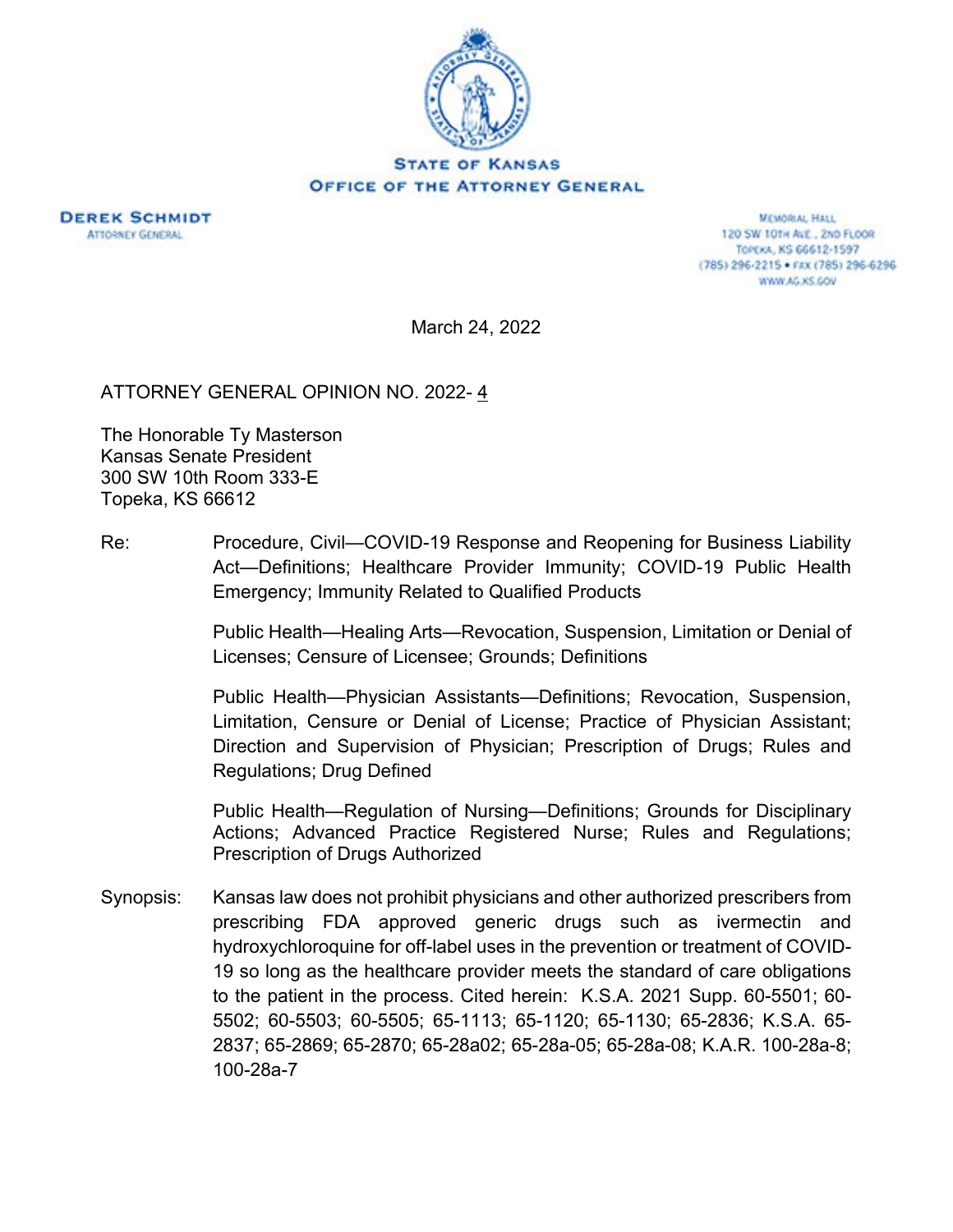\* \* \*

Dear Senator Masterson:

As Senate President and Senator for the 16<sup>th</sup> District you request our opinion on the following question of law: "Does Kansas law prevent physicians or other prescribers from prescribing FDA approved generic drugs such as ivermectin and hydroxychloroquine for off-label uses in the treatment of COVID-19?" For the reasons explained below, we opine that the answer is no if the physician or other authorized prescriber under the appropriate licensing statutes meets the standard of care and conduct obligations to the patient.

### Food and Drug Administration & Off Label Usage

As one of its numerous responsibilities, the U. S. Food and Drug Administration (FDA) is charged with ensuring the safety and effectiveness of drugs and medical devices.<sup>1</sup> Prior to granting lawful use of a drug the FDA requires that manufacturers undergo rigorous application and approval processes demonstrating proof of both safety and efficacy for the intended use, which use is then set out on the product label.<sup>2</sup> While the FDA is charged with approving drugs, it does not have the authority to constrain the practice of medicine.<sup>3</sup> Once drugs are approved by the FDA for lawful sale, medical professionals "exercise their independent medical judgment to prescribe FDA approved drugs to treat conditions other than those for which the drug is approved, if appropriate for a particular patient" which is commonly referred to as "off-label" usage.<sup>4</sup> Off-label usage includes differing dosages than were initially tested or used in different patient populations from the clinical trials. Off-label usage also occurs where, in the medical judgement of the prescriber, it would benefit the patient when other drugs have failed. The United States Supreme Court has similarly recognized and affirmed the off-label use of FDA approved medical devices and noted further that the FDA has affirmed the validity of such off-label prescriptions.<sup>5</sup> The Kansas Board of Healing Arts (BOHA) agrees, stating that "[o]ff label drug prescription is not uncommon, existed prior to the pandemic, and is not prohibited explicitly by federal or state law."6 The Board emphasizes that healthcare professionals must comply with the standard of care.<sup>7</sup> In the COVID-19 Response and Reopening for Business Liability Protection Act<sup>8</sup>, the Kansas Legislature recognized the potential need for off-label use of drugs during the COVID-19 pandemic. The legislature granted some civil immunity to healthcare providers for healthcare decisions made in response to COVID-19 between March 12, 2020 and March

<sup>&</sup>lt;sup>1</sup> https://www.fda.gov/regulatory-information/laws-enforced-fda (last accessed 3/15/22).

<sup>2</sup> *Goico v. United States Gov't*, No. 20-1248-JAR, 2020WL 7078731, (D.Kan. Dec. 3, 2020).

<sup>3</sup> *Buckman Co. v. Plaintiff's Legal Comm*., 531 U.S. 341, 350 (2001) (citations omitted).

<sup>4</sup> *Goico v. United States Gov't*, No. 20-1248-JAR, 2020WL 7078731, (D.Kan. Dec. 3, 2020). For a discussion by the FDA of off-label usage of FDA approved drugs *see also* https://www.fda.gov/patients/learn-aboutexpanded-access-and-other-treatment-options/understanding-unapproved-use-approved-drugs-label (last accessed 3/5/22).

<sup>5</sup> *Buckman Co. v. Plaintiff's Legal Comm*., 531 U.S. 341, 350 (2001) (citations omitted).

 $6$  Susan Gile, Acting Executive Director of the Kansas Board of Healing Arts, dated March 4, 2022, p.1.  $7$  *Id.* 

<sup>8</sup> K.S.A. 2021 Supp. 60-5501 et. seq.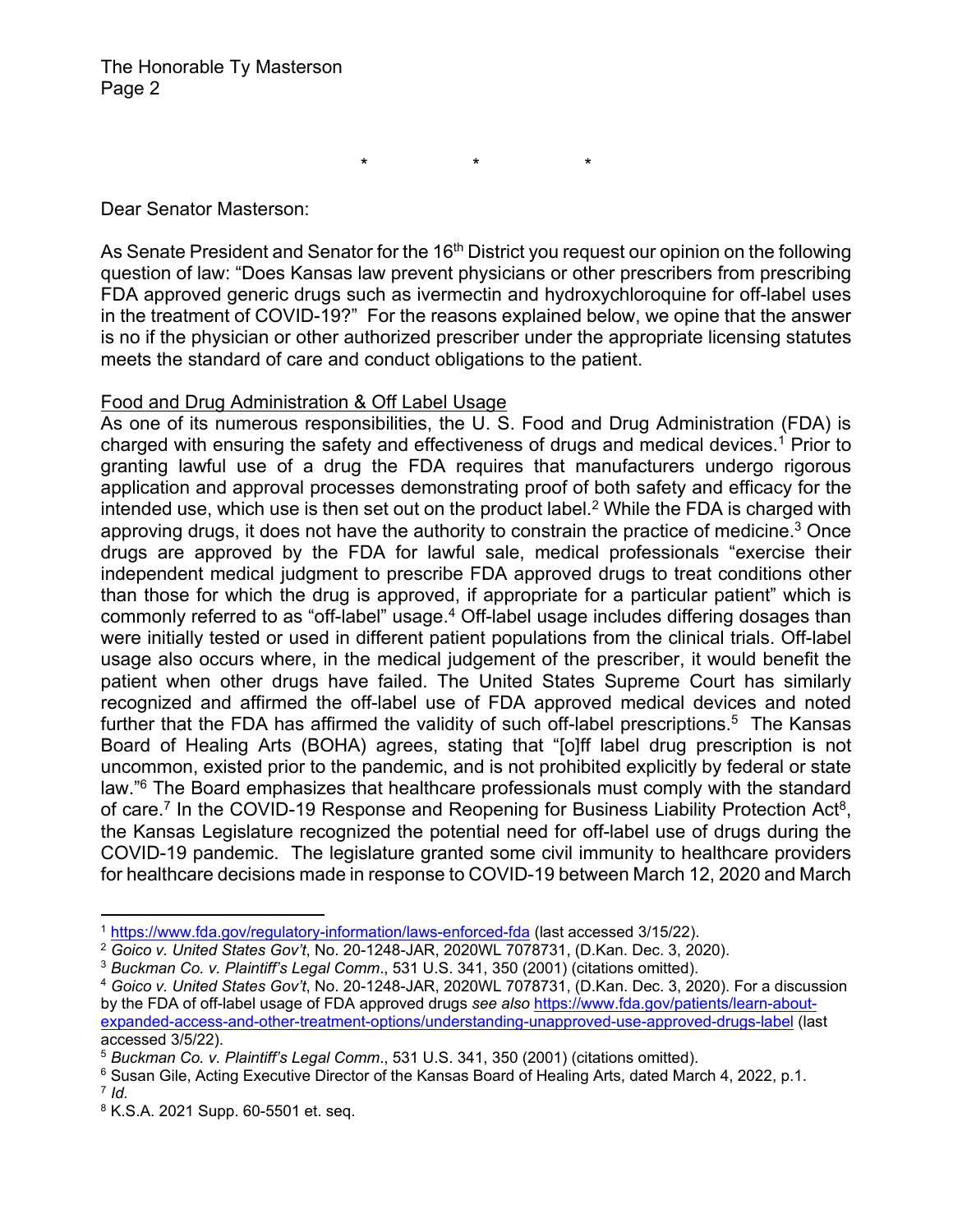## The Honorable Ty Masterson Page 3

31, 2022.<sup>9</sup> Additionally the legislature provided for specific immunity in certain circumstances related to "medications used to treat COVID-19, including medications prescribed or dispensed for offlabel (sic) use to attempt to combat COVID-19."10

# COVID-19, Ivermectin, & Hydroxychloroquine

COVID-19 is a disease caused by the SARS-CoV-2 virus, a member of the coronavirus family, that can cause a variety of symptoms, from colds to severe respiratory illnesses and even death.<sup>11</sup> The virus spreads through the air in the same manner as other respiratory viruses.12 As of March 14, 2022, Kansas recorded 768,820 cases of COVID-19, with 8,028 deaths attributed to the virus.<sup>13</sup> Currently, the only FDA approved drug for the treatment of COVID-19 is remdesivir, which was approved on October 22, 2020.14 The drugs you cite in your question, ivermectin and hydroxychloroquine, have been studied for their possible efficacy in the prevention and treatment of COVID-19.15 The opinions offered by the Kansas Attorney General related to the off-label prescribing of drugs are limited to questions of law and not to factual considerations related to the prescribing of a particular drug for a particular condition.

### Kansas Healing Arts Act

Under the Kansas Healing Arts Act, a physician is licensed to practice medicine and surgery or osteopathic medicine and surgery by the Kansas Board of Healing Arts.<sup>16</sup> A physician may be subject to discipline for committing professional incompetency or for an act of unprofessional or dishonorable conduct.<sup>17</sup> Professional incompetency for purposes of this opinion relates to the adherence to the applicable standard of care.<sup>18</sup> Unprofessional conduct is defined by K.S.A. 65-2837 and for purposes of this opinion includes: "[m]aking a false or misleading statement regarding the licensee's skill or the efficacy or value of the drug, treatment, or remedy prescribed by the licensee or at the licensee's direction in the treatment of any disease or other condition of the body or mind;" 19 "[p]rescribing, dispensing,

<sup>&</sup>lt;sup>9</sup> K.S.A. 2021 Supp. 60-5503.

<sup>10</sup> K.S.A. 2021 Supp. 60-5505; 60-5502(k)(4).

<sup>11</sup>https://www.cdc.gov/coronavirus/2019-ncov/your-health/about-covid-19/basics-covid-19.html (last accessed 3/15/22).

<sup>12</sup>https://www.cdc.gov/coronavirus/2019-ncov/your-health/about-covid-19/basics-covid-19.html (last accessed 3/15/22).

<sup>13</sup>https://www.coronavirus.kdheks.gov/DocumentCenter/View/1529/February-28-Case-Summary-PDF?bidId= (last accessed 3/15/22).

<sup>&</sup>lt;sup>14</sup> https://www.fda.gov/emergency-preparedness-and-response/coronavirus-disease-2019-covid-19/covid-19frequently-asked-questions#drugs (last accessed 3/15/22).

 $15$ See Douglas J. Peterson Opinion 21-017 for a detailed discussion of the clinical trials and conflicting medical opinions related to the use of both ivermectin and hydroxychloroquine in the prevention and early treatment of COVID-19. https://ago.nebraska.gov/sites/ago.nebraska.gov/files/docs/opinions/21-017\_0.pdf (last accessed 3/15/22).

<sup>16</sup> See K.S.A. 65-2869 and K.S.A.65-2870; Attorney General Opinion No. 2020-2.

<sup>17</sup> K.S.A. 2021 Supp. 65-2836(b).

<sup>18</sup> K.S.A. 65-2837(a)(1)-(2).

<sup>19</sup> K.S.A. 65-2837(b)(13).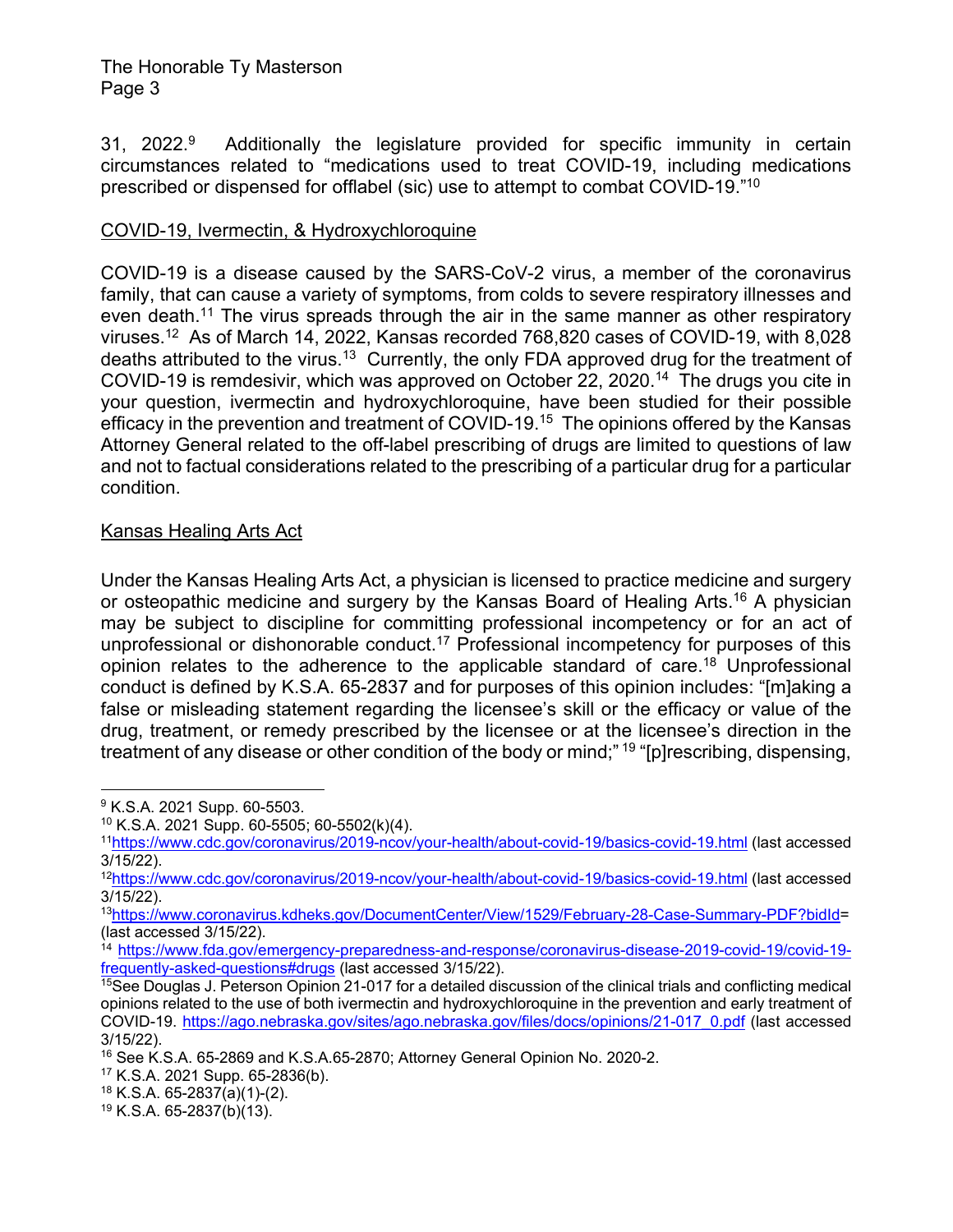The Honorable Ty Masterson Page 4

administering or distributing a prescription drug or substance, including a controlled substance, in an improper or inappropriate manner, or for other than a valid medical purpose  $\ldots$ ;<sup>"20</sup> or "[u]sing experimental forms of therapy without proper informed patient consent, without conforming to generally accepted criteria or standard protocols  $\dots$  ."<sup>21</sup> Additionally, a physician may be disciplined if they have "prescribed, sold, administered, distributed or given a controlled substance to any person for other than medically accepted or lawful purposes."22

### Physician Assistant Licensure Act

A physician assistant is a person licensed by the BOHA who "provides patient services under the direction and supervision of a supervising physician.<sup>"23</sup> Physician assistants may "prescribe drugs pursuant to a written agreement as authorized by the supervising physician<sup>"24</sup> and subject to rules and regulations adopted by BOHA.<sup>25</sup> A physician assistant may be subject to discipline for the commission of an act of unprofessional conduct<sup>26</sup> or professional incompetency.27 Unprofessional conduct is "prescribing, dispensing, administering, or distributing a prescription drug or substance … in an excessive, improper, or inappropriate manner or quantity, or not in the course of the licensee's professional practice."<sup>28</sup> Professional incompetency is related to adherence to the applicable standard of care.29 Additionally, a physician assistant may be subject to discipline for acting "outside the scope of authority given the physician assistant by the supervising physician."<sup>30</sup>

#### Kansas Nurse Practice Act

Under the Kansas Nurse Practitioner Act, an advanced practice registered nurse (APRN) is a professional nurse who is licensed by the Kansas State Board of Nursing (KSBN) to function in an advanced role.<sup>31</sup> An APRN may prescribe drugs "pursuant to a written protocol as authorized by a responsible physician." $32$  An APRN may be subject to discipline for

 $20$  K.S.A. 65-2837(b)(23).

<sup>21</sup> K.S.A. 65-2837(b)(27).

<sup>22</sup> K.S.A. 2021 Supp. 65-2836(p).

 $23$  K.S.A. 65-28a02(4).

 $24$  K.S.A. 65-28a08(b)(1). K.S.A. 65-28a08(f) defines "drug" as those articles and substances defined as drugs in K.S.A. 65-1626 and K.S.A. 65-4101, and amendments thereto.

 $25$  K.S.A. 65-28a08(d)(2). See K.A. R. 100-28a-13 for the specific prescribing parameters for physician assistants. This Opinion assumes that the physician assistant has followed all relevant regulations for authority to prescribe the drugs in question.

 $26$  K.S.A. 65-28a05(a).

<sup>27</sup> K.S.A. 65--28a05(c).

 $28$  K.A.R. 100-28a-8(j).

<sup>29</sup> K.A.R. 100-28a-7.

<sup>30</sup> K.S.A. 68-28a05(o).

 $31$  K.S.A. 65-1113.

 $32$  K.S.A. 65-1130(d). The requirements for said protocols are set out in K.A.R. 60-11-104a. Drugs as defined in K.S.A. 65-1130 are those substances defined as drugs in K.S.A. 65-1626 and K.S.A. 65-4101 thus an APRN may prescribe permitted drugs pursuant to an appropriate protocol. This opinion assumes that all protocols have been adopted and followed.